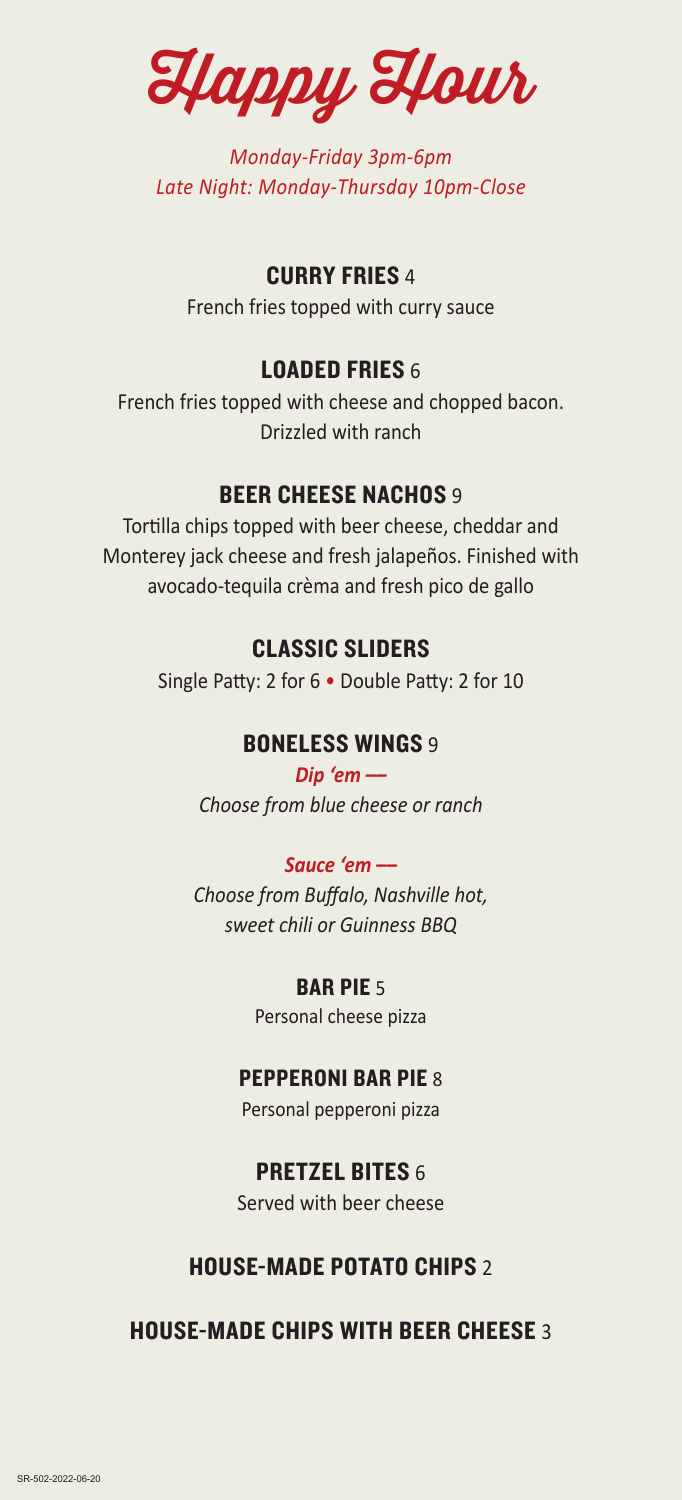Happy Hour

*Monday-Friday 3pm-6pm Late Night: Monday-Thursday 10pm-Close* 

### **\$4 OFF HOUSE WINE 128**

Chloe Chardonnay • Troublemaker Red Blend

## \$6 OFF

### **RUM BUCKETS 16 10**

Bacardi, Bacardi coconut, Bacardi mango, pineapple juice, orange juice, grenadine, fresh lemon juice

> \$2 OFF ALL DRAFTS

### 1/2 OFF SANGRIA

## Red, White or Rosé Glass 11 5.5 • Pitcher 38 19

## COCKTAIL SPECIALS

## **BLUEBERRY MOJITO 6**

Bacardi Rum, Chambord Liqueur, blueberry puree, blueberries, lime juice, club soda, fresh mint. Blueberry and fresh mint garnish

## STRAWBERRY MULE 6

Tito's Vodka, Q Ginger Beer, strawberry purée, fresh lime. Strawberry and fresh mint garnish

## SPICY MARGARITA 11

Tanteo Jalapeño or Habanero Tequila, fresh lime juice, agave nectar. Chili salt rim, lime garnish

## BLACK CHERRY MANHATTAN 11

Bulleit Bourbon, Luxardo Black Cherry Liqueur, Amaro. Amarena cherry garnish

## DAILY SPECIALS

MONDAY: *Sangria Time (All Day!)* 1/2 off sangria glasses and pitchers

TUESDAY: *Martini Madness!* \$6 Tito's vodka and Bluecoat gin martinis

> WEDNESDAY: *Wine Down!* 1/2 off all bottles of wine

## THURSDAY: *Beer Geek Night!*

\$5 select craft beers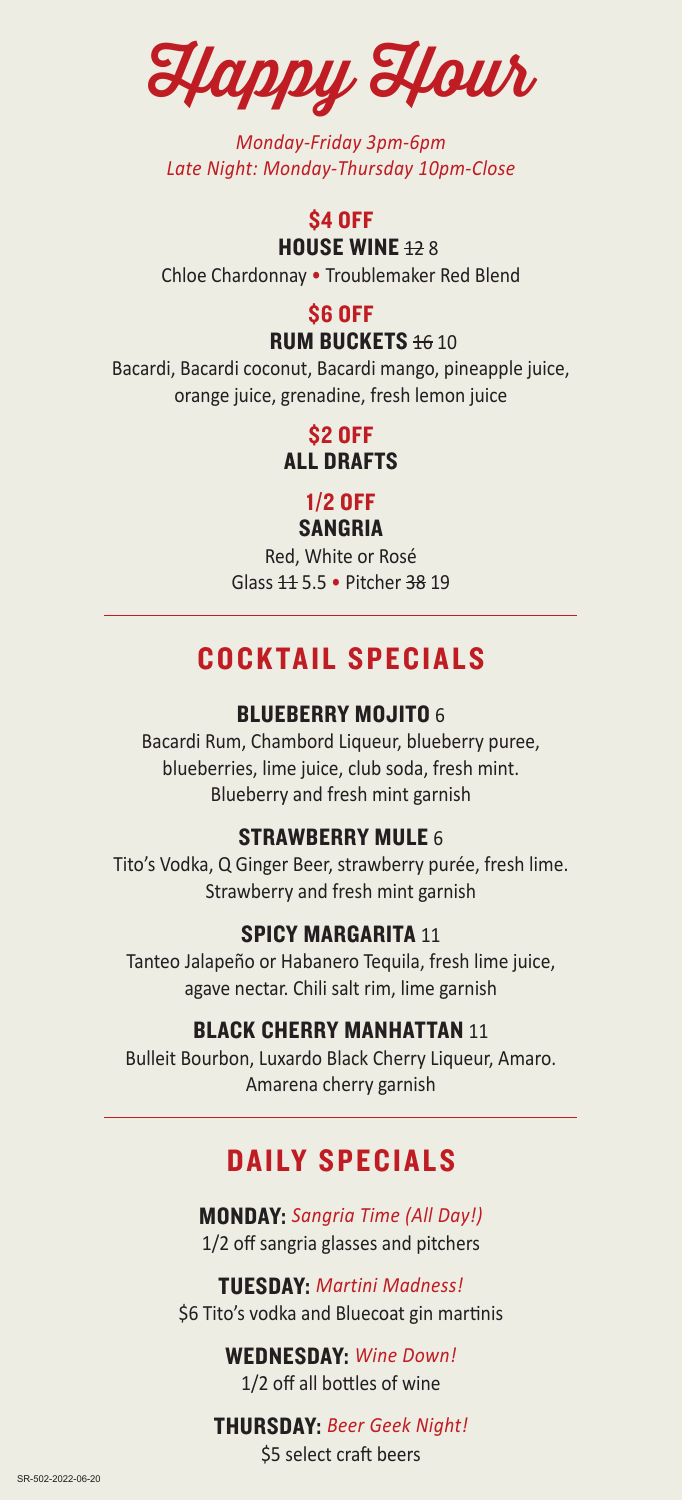Craft Cocktails

*We use premium liqueurs, fresh juices, house-made syrups and aromatics for our hand-crafted cocktails. Ask about additional selections.* 

#### **Pom-Tini** 13

Skyy Blood Orange Vodka, Cointreau, Pom Wonderful, fresh lime juice. Dried lime wheel garnish

#### **Palmer's Revenge** 12

Earl Grey Tea Infused Tito's Vodka, mint simple syrup, fresh lemon juice, fresh mint. Lemon and fresh mint garnish

#### **Skrewball Express** 12

Skrewball Peanut Butter Whiskey, chilled espresso, simple syrup. Espresso bean garnish

#### **Skinny Paloma** 13

Tequila Ocho Plata, Starlino Rosé, Q grapefruit soda, lime juice. Dried grapefruit slice garnish

#### **The Shannon Rose** 12

Glendalough Rose Gin, lime juice, vanilla simple syrup, club soda. Edible flower garnish

#### **Black Cherry Manhattan** 13

Bulleit Bourbon, Luxardo Black Cherry Liqueur, Amaro. Amarena cherry garnish

#### **Myers's Tropical Colada** 13

Myers's Dark Rum, Crème de Banana, Crème de Coconut, pineapple juice. Pineapple wedge and cherry garnish

#### **Tequila New Fashioned** 13

Milagro Reposada Tequila, Angostura Bitters, orange bitters, agave nectar. Torched orange twist and Amarena cherry garnish

#### **Blueberry Mojito** 13

Bacardi Rum, Chambord Liqueur, blueberry puree, blueberries, lime juice, club soda, fresh mint. Blueberry and fresh mint garnish

#### **Gin and Carrots** 15

Gray Whale Gin, carrot ginger juice, sage honey syrup, fresh lemon juice. Carrot twist garnish

#### **Shannon Rose Bloody Mary** 10

Tito's Vodka, house Bloody Mary mix, Guinness float. Lemon and celery garnish

#### **Espresso Martini** 13

Vanilla Bean Infused Prairie Vodka, Tia Maria Coffee Liqueur, light crème de cacao, espresso. Espresso bean garnish

#### **Irish Old Fashioned** 14

Buffalo Trace Bourbon, Guinness syrup, orange bitters. Torched orange twist garnish

#### **The Smoke Show** 16

Brugal Extra Viejo Rum, Foro Amaro, Trincheri Vermouth, Hella Smoked Chili Bitters, smoked with Whiskey Barrel Oak Chips. Dried mango garnish

#### **Spicy Margarita** 13

Tanteo Jalapeño or Habanero Tequila, fresh lime juice, agave nectar. Chili salt rim, lime garnish

#### **Aperol Spritz** 11

Aperol, Luca Paretti Prosecco, club soda. Orange wedge garnish

#### **Shannon Rose Sangria**

Glass 11 • Pitcher 38 Made with Red, White or Rosé Fresh fruit

#### **Rum Bucket** 16

Bacardi White Rum, Bacardi Coconut, Bacardi Mango, pineapple juice, orange juice, cherry syrup, fresh lemon juice. Fresh fruit garnish

*Ask about our seasonal in-house, barrel-aged Sagamore Rye Cocktail*

## **MULES** 12

#### **The Standard**

Tito's Vodka, Q Ginger Beer, fresh lime. Lime and fresh mint garnish

#### **Strawberry**

Tito's Vodka, Q Ginger Beer, strawberry purée, fresh lime. Strawberry and fresh mint garnish

#### **Rock Town Grapefruit**

Rock Town Grapefruit Vodka, Q Ginger Beer, fresh lime. Lime and fresh mint garnish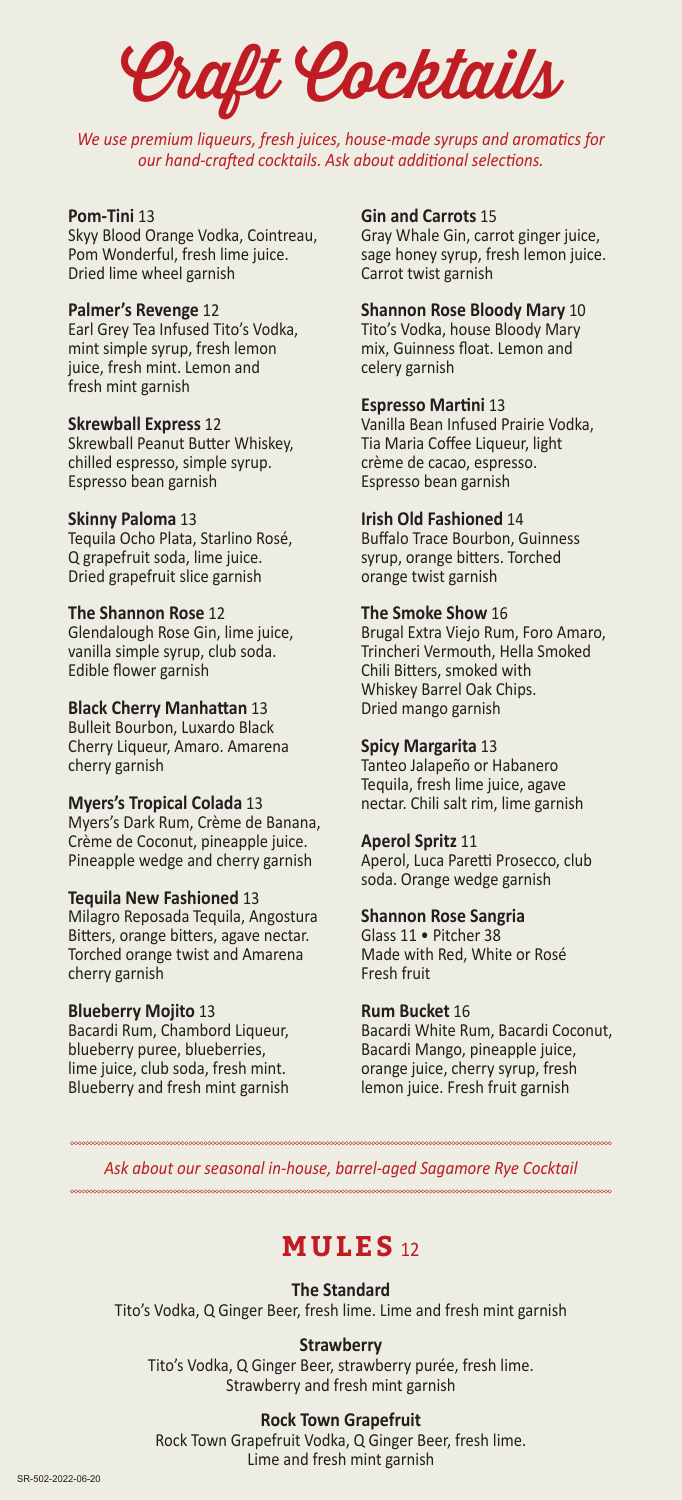

| <b>Style</b>                                                                                                                                       | ABV  | Origin            |
|----------------------------------------------------------------------------------------------------------------------------------------------------|------|-------------------|
| LAGER<br>Shannon Rose Lager by Bolero Snort 7<br>Flavorful, sessionable amber-hued brew                                                            | 5.0% | <b>New Jersey</b> |
| Goose Island Summertime Kolsch 7.5<br>Light fruity aroma, bright crisp finish                                                                      | 5.0% | <b>Illinois</b>   |
| 3 Floyd's Speed Castle Pilsner 6.5<br>Crisp, refreshing and world-ending Pilsner                                                                   | 5.6% | Indiana           |
|                                                                                                                                                    |      |                   |
| ALE<br><b>Bronx Summer Pale Ale 7.5</b><br>Easy-drinking. Refreshing, kissed by citrus                                                             | 5.2% | <b>New York</b>   |
| <b>Equilibrium Photon Pale Ale 9.5</b><br>Light and crushable, notes of apricot,<br>tangerine peach, mango and pineapple<br>with a hint of biscuit | 4.8% | <b>New York</b>   |
| <b>Brooklyn Summer Ale 7</b><br>pale ale, crisp, lightly floral, easy drinking                                                                     | 5%   | <b>New York</b>   |
|                                                                                                                                                    |      |                   |
| IPA<br><b>Elysian Space Dust 8.5</b><br>Double IPA, orange peel, citrus,<br>pine and grapefruit                                                    | 8.2% | Washington        |
| Kane Head High 7.5<br>Caramel malts, wheat, grapefruit, pine and<br>tropical fruit notes                                                           | 6.6% | <b>New Jersey</b> |
| Lagunitas IPA 6.5<br>West Coast IPA, well-rounded with caramel<br>malts, citrus and grapefruit                                                     | 6.2% | <b>California</b> |
| <b>Opportunity Irish Amnesia 8</b><br>Classic "hop forward" West Coast IPA,<br>nice malt balance                                                   | 7.1% | <b>New Jersey</b> |
| <b>Sloop Juice Bomb 8</b><br>New England style, pineapple, guava, passion<br>fruit and orange, low-medium bitterness                               | 6.5% | <b>New York</b>   |
| <b>Evil Genius #Adulting 7.5</b><br>Guava IPA notes of tropical fruit, watermelon and<br>lemon with slightly sweet malt backbone                   | 5.2% | Pennsylvania      |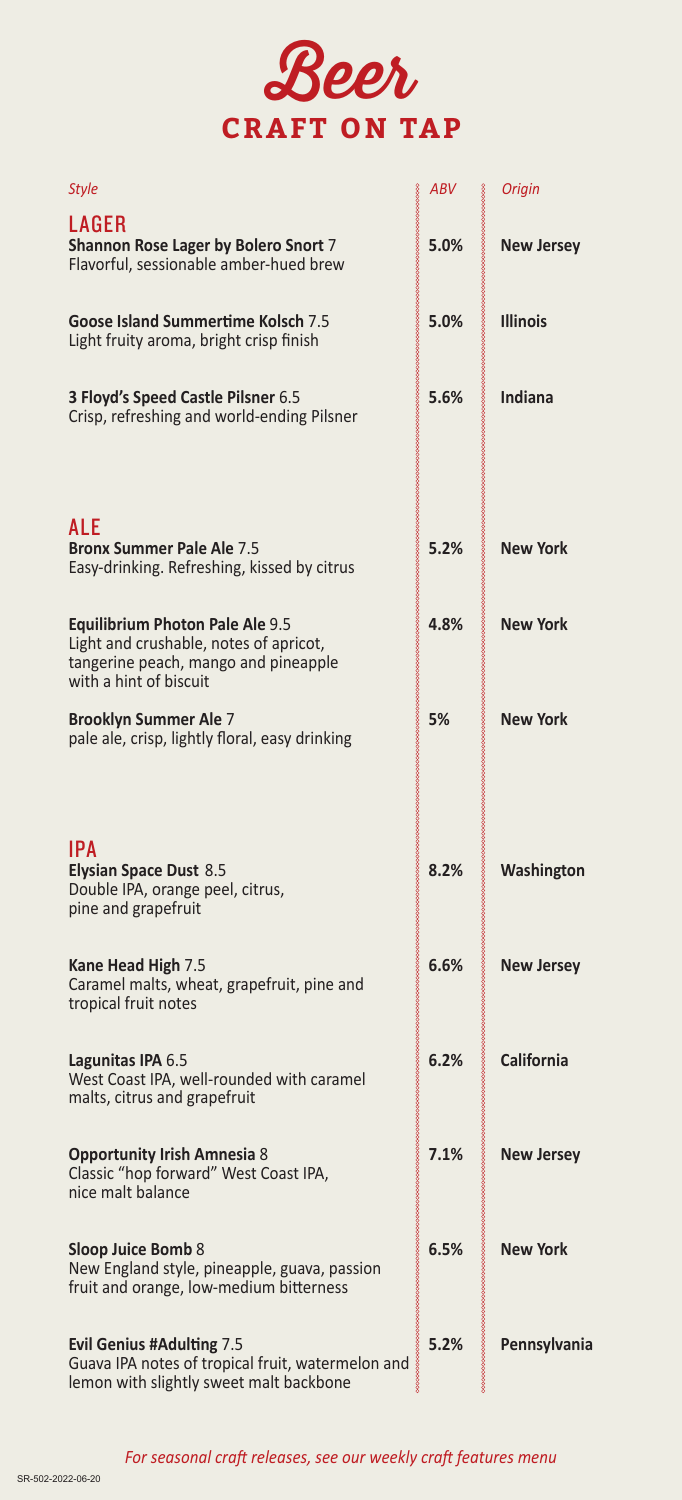

| <b>Style</b>                                                                                                                                                                         | <b>ABV</b> | <b>Origin</b>        |
|--------------------------------------------------------------------------------------------------------------------------------------------------------------------------------------|------------|----------------------|
| <b>BELGIAN-STYLE &amp; WHEAT</b><br><b>Bell's Oberon 7.5</b><br>Wheat ale fermented with Bell's signature<br>house ale yeast, with a spicy hop character<br>with mildly fruiy aromas | 5.8%       | Michigan             |
| <b>Blue Moon 6</b><br>Ale spiced with fresh coriander and orange                                                                                                                     | 5.4%       | Colorado             |
| Duval 9<br>Belgium Golden Strong Ale, notes of citrus,<br>grapefruit and a hint of spiciness                                                                                         | 8.1%       | <b>Belgium</b>       |
| <b>Sam Adams Summer Ale 7.5</b><br>Lemon peel, crisp wheat character,<br>citrus and peppery finish                                                                                   | 5.3%       | <b>Massachusetts</b> |
| <b>Victory Summer Love 7.5</b><br>Sublime, earth famialiarity of noble European<br>hops, clean German malts. Surprising burst of<br>lemony refreshment                               | 5.2%       | Pennsylvania         |
| <b>SOUR ALE &amp; FRUIT BEER</b><br><b>Golden Road Mango Cart 7.5</b><br>A light Wheat Ale bursting with lots of fresh<br>mango flavor and aroma, crisp and refreshing               | 4.0%       | <b>California</b>    |
| <b>Topling Goliath Camp Shandy Shore Lemon 7.5</b><br>Lemon Radler with a hint of grapefruit                                                                                         | 4.8%       | Indiana              |
| Thin Man Minkey Boodle 8<br>Summer-forward sour ale with raspberry,<br>pineapple and orange                                                                                          | 7.0%       | <b>New York</b>      |
| <b>CIDER</b><br><b>Shannon Rose Seasonal Cider 7.5</b>                                                                                                                               |            |                      |
| <b>Ironbound Seasonal Cider 8</b><br>Seasonal cider that tastes great!                                                                                                               | 7.0%       | <b>New Jersey</b>    |
| <b>SELTZER ON DRAFT</b><br><b>Bolero Snort Broad Street 7.5</b><br><b>Cucumber Blackberry Seltzer</b><br>Hard seltzer with cucumber and blackberry                                   | 4.9%       | <b>New Jersey</b>    |

*For seasonal craft releases, see our weekly craft features menu*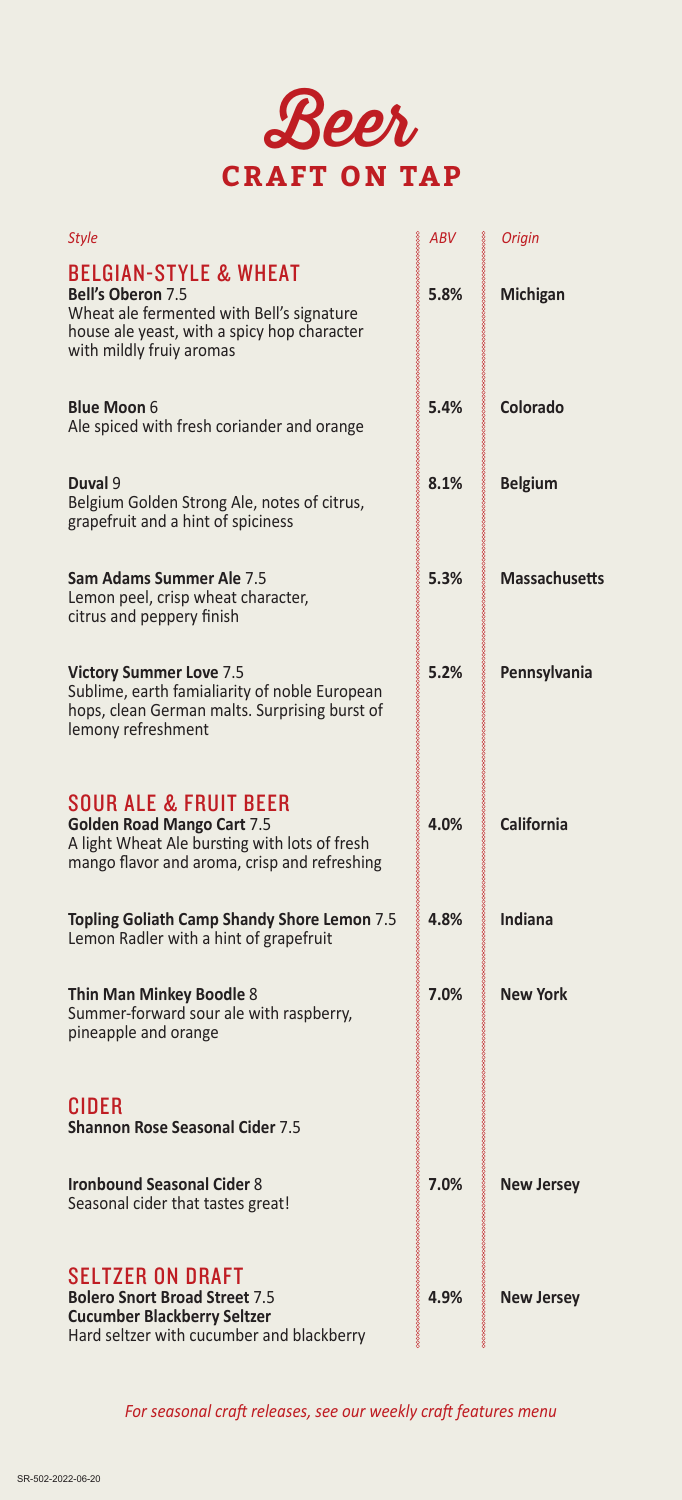# Beer **DOMESTIC + IMPORT ON TAP**

| Style                                                                                                            | <b>ABV</b> | <b>Origin</b>       |
|------------------------------------------------------------------------------------------------------------------|------------|---------------------|
| ALE                                                                                                              |            |                     |
| Smithwick's 7<br>Irish red style ale - rich ruby color<br>and creamy head                                        | 4.5%       | <b>Ireland</b>      |
| LAGER<br><b>Bud Light 5</b><br>American and imported hops,<br>barley malts and rice                              | 4.2%       | <b>Missouri</b>     |
| Coors Light 5<br>American-style lager - cold, crisp and refreshing                                               | 4.2%       | Colorado            |
| Harp 7<br>Vienna-style Irish lager - buttery, sweet aroma                                                        | 5.0%       | <b>Ireland</b>      |
| <b>Stella Artois 5</b><br>Pale lager with sweet herbal notes                                                     | 5.2%       | <b>Belgium</b>      |
| <b>Yuengling 5</b><br>Light amber American style lager                                                           | 4.4%       | Pennsylvania        |
| <b>STOUT</b><br>Guinness 8<br>Irish dry stout                                                                    | 4.2%       | <b>Ireland</b>      |
| <b>LOCAL</b><br>Ask your server or bartender to see what we have<br>that is new from the following NJ breweries. |            |                     |
| <b>Brix City Brewing</b>                                                                                         |            | <b>Little Ferry</b> |
| <b>Magnify Brewing Co.</b>                                                                                       |            | <b>Fairfield</b>    |
| <b>Bolero Snort Brewery</b>                                                                                      |            | <b>Carlstadt</b>    |
| <b>Czig Meister Brewing Co.</b>                                                                                  |            | <b>Hackettstown</b> |
| <b>Ghost Hawk Brewing Co.</b>                                                                                    |            | <b>Clifton</b>      |
| <b>Seven Tribesman Brewery</b>                                                                                   |            | <b>Wayne</b>        |

### **ENJOY OUR FEATURED FLIGHTS**

### GUINNESS <sup>11</sup>

**Guinness**

**All Irish Black & Tan** *Smithwick's & Guinness* **Black Velveteen** *Ironbound Cider & Guinness* **Black Rose** *Shannon Rose Lager & Guinness*  **Black & Blue** *Guinness & Blue Moon* 

### LOCAL <sup>9</sup>

**Shannon Rose Lager, Opportunity Irish Amnesia Kane Head High, Ironbound Cider**

## BUILD YOUR OWN <sup>10</sup>

**Select any four beers on tap**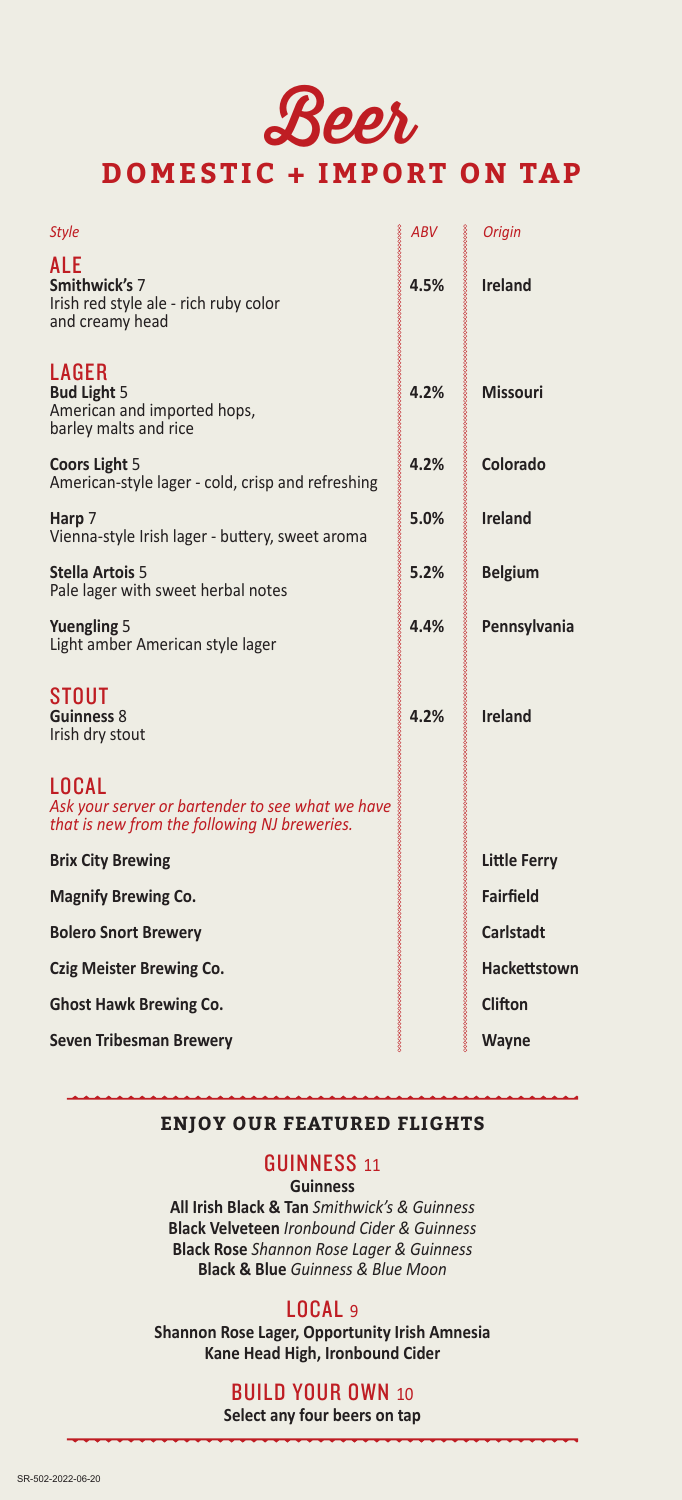Beer

## **CRAFT BOTTLES + CANS**

| Style                                                                                                                       | ABV   | Origin               |
|-----------------------------------------------------------------------------------------------------------------------------|-------|----------------------|
| <b>LAGER</b><br>Six Point Crisp Pils 6.5 (can)<br>Caramel malts, spicy hops, hint of honey                                  | 5.4%  | <b>New York</b>      |
| <b>Founders Solid Gold 6 (can)</b><br>Caramel malts, bread, citrus hops, light, crisp                                       | 4.4%  | <b>Michigan</b>      |
| ALE<br><b>New Belgium Fat Tire 7</b><br>Toasty malt, gentle sweetness, hop bitterness                                       | 5.3%  | Colorado             |
| <b>Glutenberg American Pale Ale 7.5</b><br>(16 oz. can) Gluten-free<br>Toasted bread, coffee, caramel, chestnuts            | 5.5%  | Canada               |
| <b>Smuttynose Old Brown Dog 6.5 (can)</b><br>Fuller-bodied, more strongly hopped                                            | 6.5%  | <b>New Hampshire</b> |
| <b>Flying Dog Raging Bitch 7</b><br>Crisp grapefruit, woodsy pine, exotic mango                                             | 8.3%  | <b>Maryland</b>      |
| <b>BELGIAN-STYLE &amp; WHEAT</b><br>Allagash White 7<br>Lemon, grass, wheat, coriander, citrus                              | 5.2%  | <b>Maine</b>         |
| Paulaner Hefe Weiss 7 (16.9 oz. can)<br>Wheat, bread, banana, cloves, spicy hops                                            | 5.5%  | Germany              |
| <b>Chimay Blue 13</b><br>Strong, dark, toasted malt, sugar, bitter chocolate,<br>sweet, dark fruit, mulling spices, caramel | 9.0%  | <b>Belgium</b>       |
| <b>Westmalle Trappist Triple 13</b><br>Strong, dry, spicy, soft and creamy, dry finish                                      | 9.5%  | <b>Belgium</b>       |
| Trappistes Rochefort #10 13<br>Malt backbone, port wine, leather, apricot,<br>oak, spice notes                              | 11.3% | <b>Belgium</b>       |
| <b>Boulevard Bourbon Barrel Quad 11</b><br>Caramel, bourbon, toffee, cherry on the finish                                   | 12.2% | <b>Missouri</b>      |
| <b>SOUR ALE &amp; FRUIT BEER</b><br>Rodenbach Grand Cru 8 (11.2 oz.)<br>Tart and sour, wood, fruity esters, wine-like       | 6.0%  | <b>Belgium</b>       |
| Lindeman's Framboise 12<br>Raspberries, champagne-like carbonation                                                          | 2.5%  | <b>Belgium</b>       |
| <b>Brooklyn Bel Air 7</b><br>Notes of tropical fruit, finishes crisp, gently tart                                           | 5.8%  | <b>New York</b>      |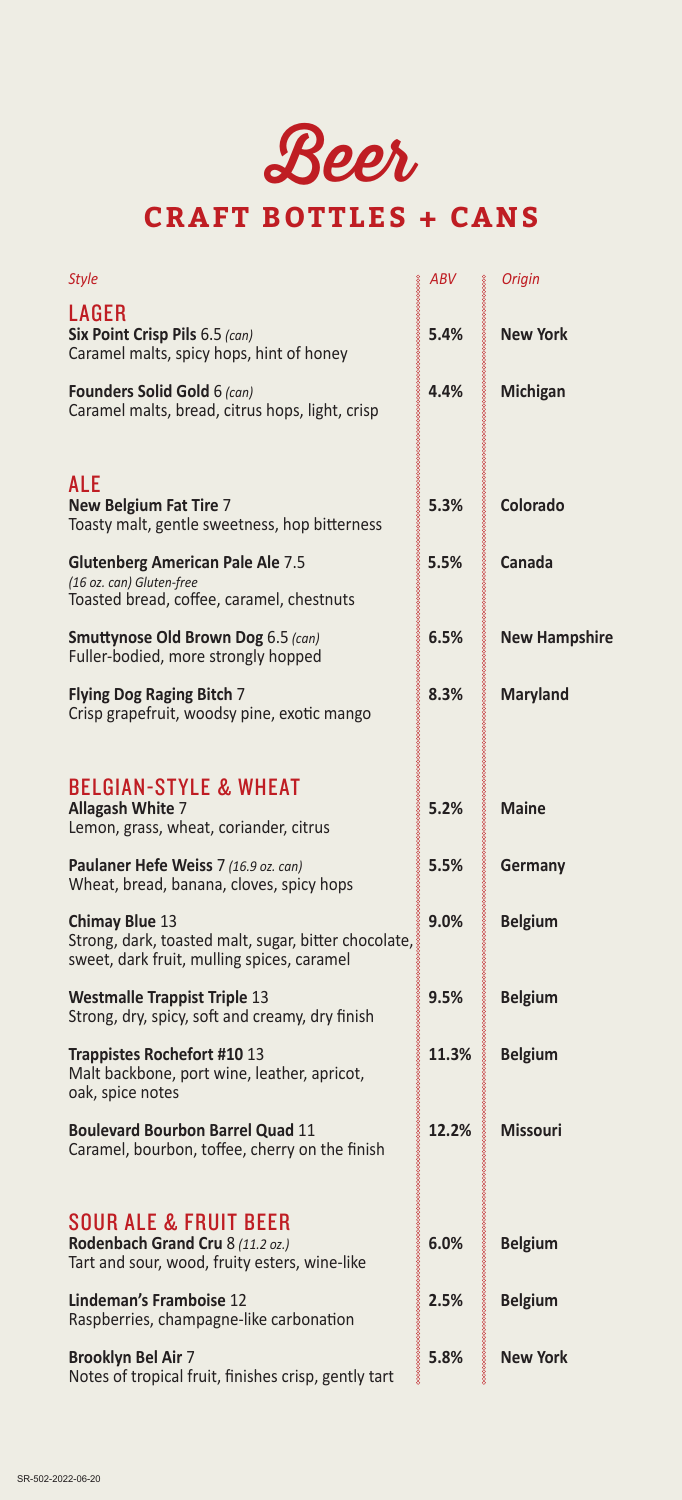

## **CRAFT BOTTLES + CANS**

| <b>Style</b>                                                                                                                                    | <b>ABV</b> | <b>Origin</b>        |
|-------------------------------------------------------------------------------------------------------------------------------------------------|------------|----------------------|
| CIDER<br><b>Original Sin Black Widow 7 (can)</b><br>Blackberries, NY apples, champagne yeast                                                    | 6.0%       | <b>New York</b>      |
| Downeast Cider 7 (can)<br>Unfiltered cider, Maine apples                                                                                        | 5.1%       | <b>Massachusetts</b> |
| IPA<br>Dogfish Head 60 Min 7<br>Citrusy hops, cedar, pine, candied orange flavors                                                               | 6.0%       | <b>Delaware</b>      |
| Stone Fear Movie Lions 7.5 (16 oz. can)<br>West Coast-Style, tropical fruits, big citrus<br>and pine notes                                      | 8.5%       | <b>California</b>    |
| Jersey Girl Rake Breaker 8 (16 oz. can)<br>Tropical New England-Style IPA with sweet lemon,<br>orange and grapefruit                            | 6.5%       | <b>New Jersey</b>    |
| Lawson's Sip of Sunshine 9 (16 oz, can)<br>Lupulin-laden, juicy tropical fruit character,<br>bright floral aromas, layers of hop flavor         | 8.0%       | <b>Vermont</b>       |
| <b>Defiant Fake News 9 (16 oz. can)</b><br>White grapefruit, citrus, notes of apricot,<br>peach and pear, hint of pepper                        | 7.5%       | <b>New York</b>      |
| Founders All Day 6.5 (can)<br>Brewed with a complex array of ingredients.<br>Balanced for optimal aromatics and a clean finish.                 | 4.5%       | <b>Michigan</b>      |
| <b>Industrial Arts Wrench 8.5 (16 oz. can)</b><br>New Engliand-Style with a pithy explosion of<br>aroma and flavor, laded with Mosaic and Citra | 7.1%       | <b>New York</b>      |
|                                                                                                                                                 |            |                      |
| <b>STOUT &amp; PORTER</b><br><b>Smuttynose Robust Porter 6.5</b><br>Roasted malts, sweet dark chocolate, earth hops,<br>coffee, oak and caramel | 6.2%       | <b>New Hampshire</b> |
| Great Lakes Edmund Fitzgerald Porter 6.5<br>Milk chocolate, malts, smoke, earthy hops                                                           | 5.8%       | Ohio                 |
| <b>Founders Breakfast Stout 8</b><br>Strong coffee notes, chocolate, oats,<br>roasted malts                                                     | 8.3%       | <b>Michigan</b>      |
| New Holland Dragon's Milk 9<br>Roasty malt character with deep vanilla tones,<br>all dancing in an oak bath                                     | 11.0%      | <b>Michigan</b>      |
|                                                                                                                                                 |            |                      |
| <b>HARD JUICE</b><br>Bolero Snort Evil Water Assorted Flavors (can) 7.5                                                                         | 4.5%       | <b>New Jersey</b>    |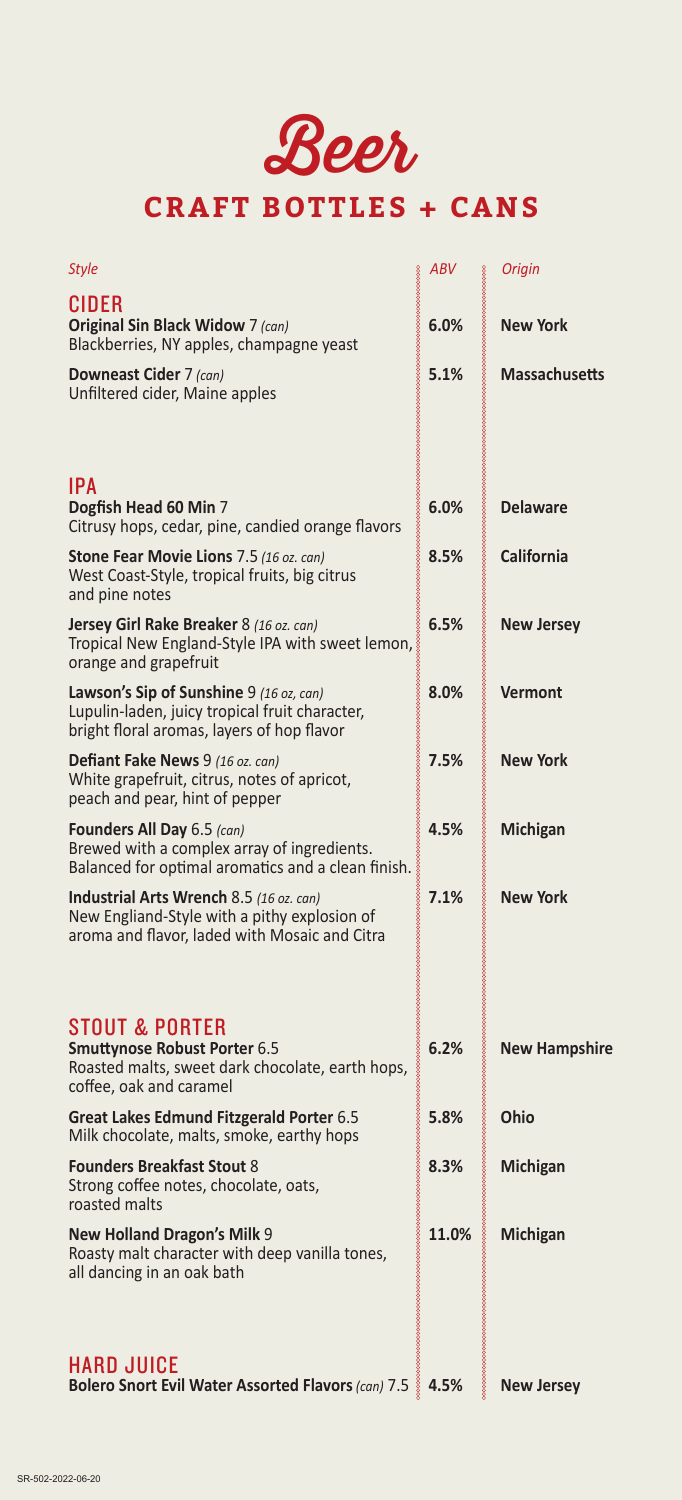Beer

## **DOMESTIC + IMPORT BOTTLES + CANS**

| <b>Style</b>                                                                                                                                                                                                                                             | <b>ABV</b> | Origin             |
|----------------------------------------------------------------------------------------------------------------------------------------------------------------------------------------------------------------------------------------------------------|------------|--------------------|
| LAGER<br><b>Budweiser 5.5</b><br>Blend of American and imported hops,<br>barley malts and rice                                                                                                                                                           | 5.0%       | <b>Missouri</b>    |
| <b>Bud Light 5.5</b><br>American and imported hops,<br>barley malts and rice                                                                                                                                                                             | 4.2%       | <b>Missouri</b>    |
| <b>Bud Light Platinum 5.5</b><br>Bold flavor and smooth finish                                                                                                                                                                                           | 6.0%       | <b>Missouri</b>    |
| <b>Michelob Ultra 5</b><br>Specially selected grains for a smooth,<br>refreshing beer with fewer calories                                                                                                                                                | 4.2%       | <b>Missouri</b>    |
| <b>Miller Lite 5</b><br>Triple hop-brewed lager                                                                                                                                                                                                          | 4.2%       | Wisconsin          |
| Pabst Blue Ribbon 5<br>American lager in a can                                                                                                                                                                                                           | 4.7%       | California         |
| <b>Amstel Light 6.5</b><br>Light and dark pilsner malts, hoppy bitterness                                                                                                                                                                                | 3.5%       | <b>Netherlands</b> |
| Corona 6.5<br>Pale Mexican-style lager                                                                                                                                                                                                                   | 4.6%       | <b>Mexico</b>      |
| Corona Light 6.5<br>Pale, light Mexican-style lager                                                                                                                                                                                                      | 4.1%       | <b>Mexico</b>      |
| Heineken 6.5<br>Pale-style lager                                                                                                                                                                                                                         | 5.0%       | <b>Netherlands</b> |
| Heineken Light 6.5<br>Pale-style lager                                                                                                                                                                                                                   | 3.3%       | <b>Netherlands</b> |
| CIDER<br><b>Magners Cider 7</b><br>Varieties of apples, fruity complex character                                                                                                                                                                         | 4.5%       | <b>Ireland</b>     |
| <b>HARD SELTZER</b><br>Topo Chico Seltzer Assorted Flavors (can) 6.5                                                                                                                                                                                     | 4.5%       | Texas              |
| NON-ALCOHOLIC<br>Kaliber 5<br>Non-Alcoholic Euro Pale Lager. Aromas of sweet<br>grains, honey, caramel malts and toasted bread.<br>Sweet taste with a caramel and grain backbone<br>and hints of corn and cooked vegetable<br>for a slight bitter finish | 0.05%      | Colorado           |
| Lagunitas Hoppy Refresher 6.5<br>An IPA-inspired refreshment that's zero-alcohol,<br>zero-carbohydrate, and zero-calories                                                                                                                                | 0.0%       | <b>California</b>  |
| <b>Brooklyn Special Effects 7 (can)</b><br>bright hop aromas and crisp citrus flavors of our<br>favorite IPAs to the non-alcoholic world.                                                                                                                | 0.4%       | <b>New York</b>    |
| Two Roots Non-Alcoholic IPA 6.5 (can)<br>Non-alcoholic IPA packs a perfect punch that's<br>both floral, dank and fruity, with a zippy<br>little citrus finish                                                                                            | 0.5%       | <b>California</b>  |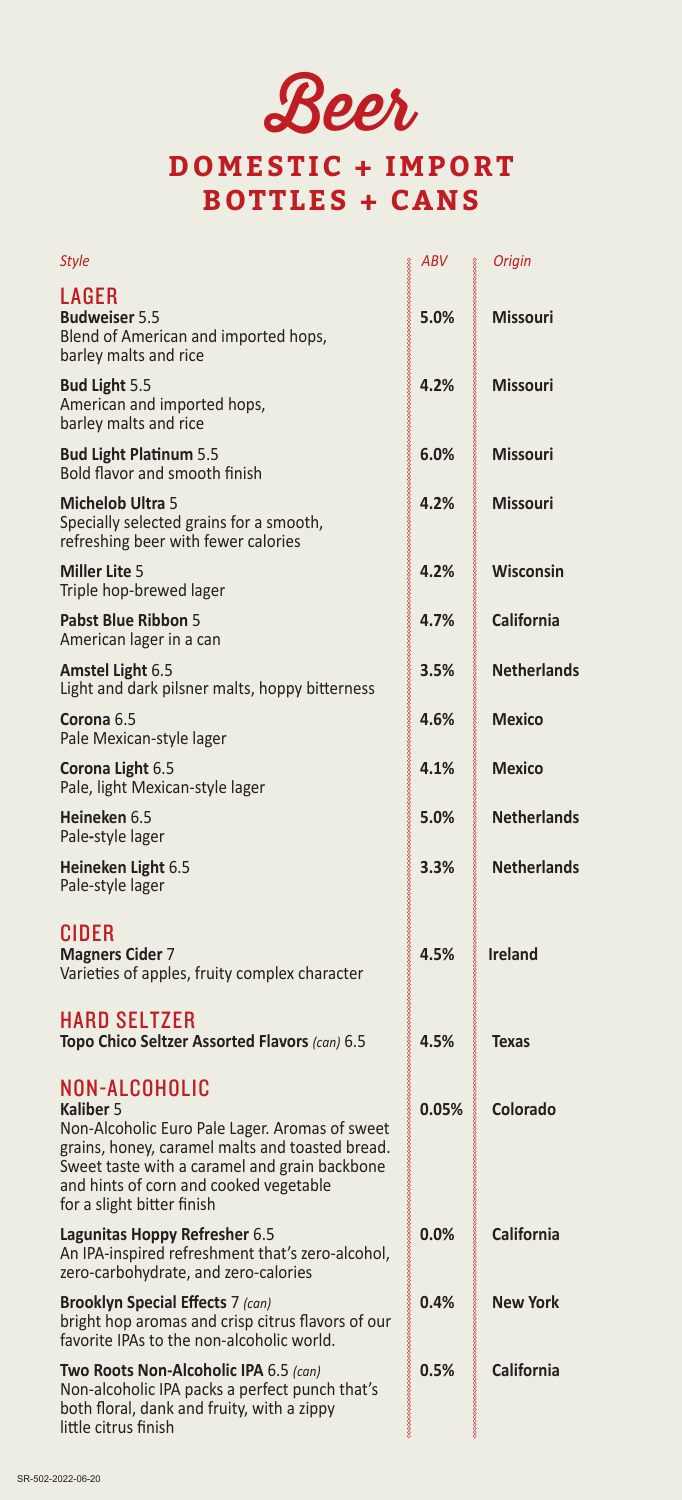

|                                                                                                                                                                                                                  |    | Proof & Origin          |
|------------------------------------------------------------------------------------------------------------------------------------------------------------------------------------------------------------------|----|-------------------------|
| Jameson 14<br>Round, smooth with sweet, spicy, toasted wood notes                                                                                                                                                | 80 | Cork, IE                |
| Jameson 18 Year 47.5<br>Black raisins, cherry preserves and dates                                                                                                                                                | 86 | Cork, IE                |
| Jameson Caskmates IPA Edition 12<br>Light citrus flavour and pleasant hoppy aroma to<br>Jameson's triple distilled Irish Whiskey                                                                                 | 80 | Cork, IE                |
| Tullamore D.E.W. 12.5<br>Maltiness, charred wood, natural flavor and barley                                                                                                                                      | 80 | Cork, IE                |
| Tullamore D.E.W. 12 Year 22<br>Mellow with clear flavors of Irish pot still, unpeated moss                                                                                                                       | 80 | Cork, IE                |
| Tullamore D.E.W. 14 Year 26<br>Big, creamy malt with loads of vanilla tannins.<br>Ripe, sweet red grape and a hint of poached apple                                                                              | 83 | Cork, IE                |
| Egan's Vintage Grain 14.5<br>Aged in bourbon casks and with a nose of vanilla and<br>hints of caramel, this Single Grain is sweet and<br>characterful, with a charming complexity                                | 92 | Offaly, IE              |
| Egan's 10 Year 20<br>Amber like color, with a delicate aroma. Malty and<br>creamy, with complex hints of cereal and a smooth<br>silkiness. A big finish and what appears to be an<br>endless aftertaste          | 94 | Offaly, IE              |
| <b>Midleton Very Rare 54</b><br>Ripe fruit reminiscent of banana and plum.<br>Brown sugar shows on the finish                                                                                                    | 80 | Midleton, IE            |
| <b>John Powers 12.5</b><br>Peppery in the mouth with notes of cardamom,<br>green apple and spiced earth                                                                                                          | 86 | Midleton, IE            |
| <b>Bushmills Irish Whiskey 12.5</b><br>Peach and cocoa come through with a salty,<br>mineral-driven finish following suit                                                                                        | 92 | <b>Bushmills, IE</b>    |
| <b>Redbreast Single Pot 12 Year 26</b><br>Toasted oak, light brown sugar and cedar lead into<br>a creamy, yet briny mouth-feel                                                                                   | 80 | Midleton, IE            |
| <b>Redbreast 15 Year 31</b><br>Creamy and smooth, notes of cooked fruit, fried banana,<br>orange groves, nutmeg, butterscotch and caramel latte                                                                  | 92 | Midleton, IE            |
| Redbreast 21 Year 69<br>Vanilla, toasted oak, sherry nuttiness, pot still spices,<br>fleshy fruit finished with barley                                                                                           | 92 | Midleton, IE            |
| Slane 11<br>Notes of vanilla, banana, butterscotch, dried stone fruits<br>and subtle baking spice                                                                                                                | 80 | <b>Boyne Valley, IE</b> |
| Clyde May's Alabama Style Whiskey 12.5<br>Vanilla, toasted oak, sherry nuttiness, pot still spices,<br>fleshy fruit finished with barley                                                                         | 85 | ≬Kentucky               |
| <b>Misunderstood Ginger Spiced Whiskey 12.5</b><br>Aged in used American oak barrels, and proudly infused<br>and bottled in Kentucky. Notes of vanilla, caramel, toffee,<br>spice and a refreshing ginger finish | 80 | <b>Montclair, NJ</b>    |

## **EMERALD ISLE FLIGHT** 29

 Egan's Vintage Grain, Egan's 10 Year, Tullamore D.E.W., Tullamore D.E.W. 14 Year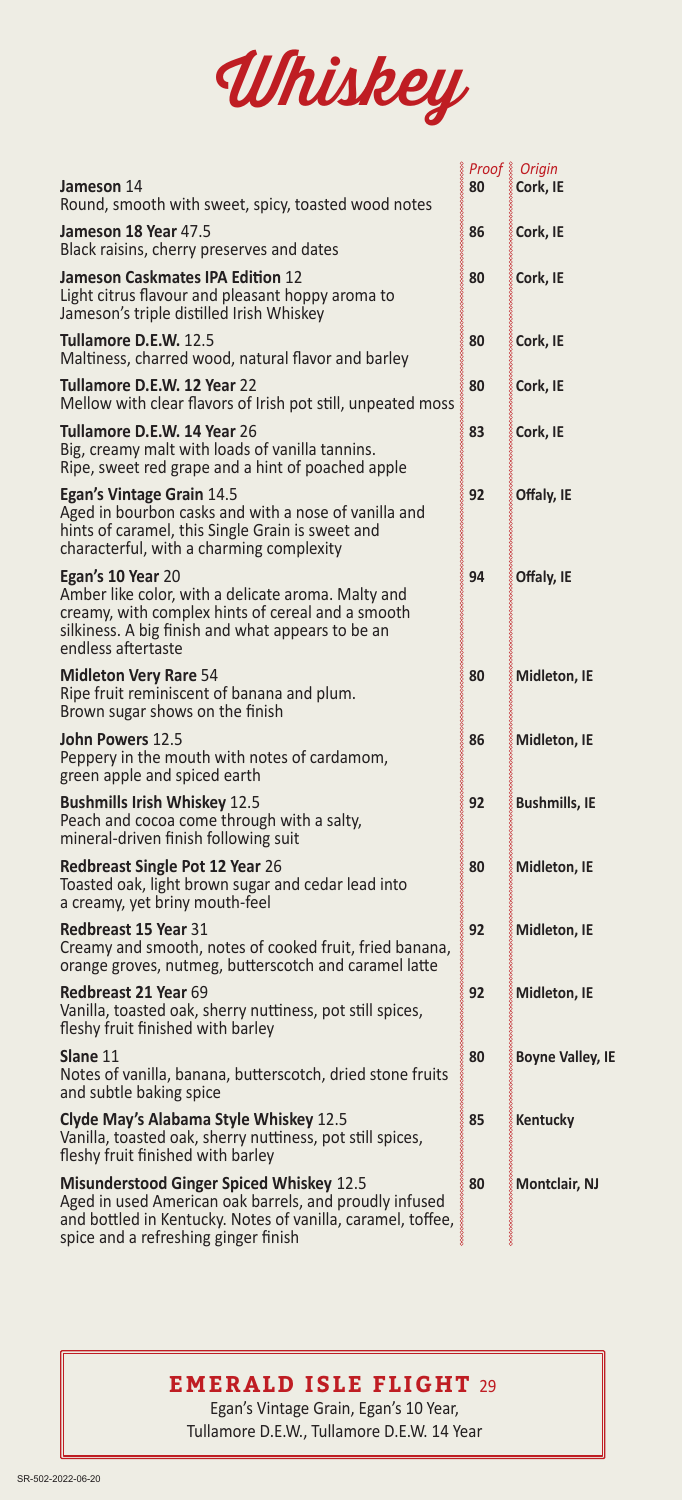

|                                                                                                                                                                                       |      | Proof & Origin      |
|---------------------------------------------------------------------------------------------------------------------------------------------------------------------------------------|------|---------------------|
| Angel's Envy 14.5<br>Subtle vanilla, ripe fruit, maple syrup, toast and<br>bitter chocolate                                                                                           | 87   | Louisville, KY      |
| Angel's Envy Rye 27<br>Aromas of sweet butterscotch, toasted notes of vanilla,<br>hints of spice, dark fruits and sherry, buttery rum flavors,<br>raisin and cherry in the background | 100  | Louisville, KY      |
| <b>Blanton's 22</b><br>Vanilla, honey, caramel, clove with honey, citrus finish                                                                                                       | 93   | Frankfort, KY       |
| <b>Hudson Manhattan Rye 30</b><br>Nutshell, cola, medicinal bark, honey grain<br>and pink peppercorn                                                                                  | 92   | Gardiner, NY        |
| Eagle Rare 12.5<br>Bold, dry, delicate, notes of candied almonds, very rich<br>cocoa. Finish is dry and lingering                                                                     | 90   | Frankfort, KY       |
| Clyde May's 12.5<br>Soft, sweet nose of brown sugar, baked apricot,<br>wild strawberry and nutmeg                                                                                     | 92   | Kentucky            |
| <b>Woodford Reserve 14.5</b><br>Gentle nose or orange blossom, crème brulee,<br>overripe banana and mango                                                                             | 90   | Shively, KY         |
| Elijah Craig 12 Year 12.5<br>Caramel, butterscotch, vanilla, hint of charred oak<br>and ocean breeze                                                                                  | 94   | Bardstown, KY       |
| <b>Widow Jane 27</b><br>Deep cherry notes and light tannic finish. Aromas of<br>butter, cream and toffee with cherry wood and olive oil                                               | 93   | Brooklyn, NY        |
| Knob Creek 12.5<br>Grassy, spicy notes in the nose. Melted butter and<br>oak with a dark, peppery finish                                                                              | 100  | <b>Clermont, KY</b> |
| Knob Creek Rye 12.5<br>Bottled at a full 100 proof, highest quality rye, spicy,<br>smooth flavor                                                                                      | 100  | <b>Clermont, KY</b> |
| <b>Bulleit 12</b><br>Charred oak, smoky backbone and clean finish                                                                                                                     | 90   | Lawrenceburg,<br>КY |
| <b>Bulleit Rye 12</b><br>Spices, peach, cherries and orange zest                                                                                                                      | 90   | Lawrenceburg,<br>КY |
| Michter's US*1 14.5<br>Rich caramel with balanced vanilla, smoky depth<br>with an oak finish                                                                                          | 91   | Louisville, KY      |
| <b>Buffalo Trace 12</b><br>Brown sugar and spice, oak, toffee, dark fruit and anise                                                                                                   | 90   | Frankfort, NY       |
| Jefferson's Ocean 27<br>Vanilla, barrel spices, cherries and apples                                                                                                                   | 90   | Crestwood, KY       |
| Maker's Mark 12.5<br>Sweet, balanced with caramel, vanilla, fruity essences                                                                                                           | 90   | Louisville, KY      |
| <b>Rocktown Bourbon 16</b><br>sweet and smoky perfume of roasted corn, breakfast<br>cereal and brown sugar with delicate baked cherry notes.                                          | 92   | Arkansas            |
| <b>Blood Oath 32</b><br>slight apple on the nose with hints of vanilla and<br>cinnamon. On the palate ripe apples and juicy pears<br>with hints of butterscotch and chocolate.        | 98.6 | Kentucky            |

### **BOURBON FLIGHT** 29

Angel's Envy, Bulleit, Elijah Craig 12 Year, Blanton's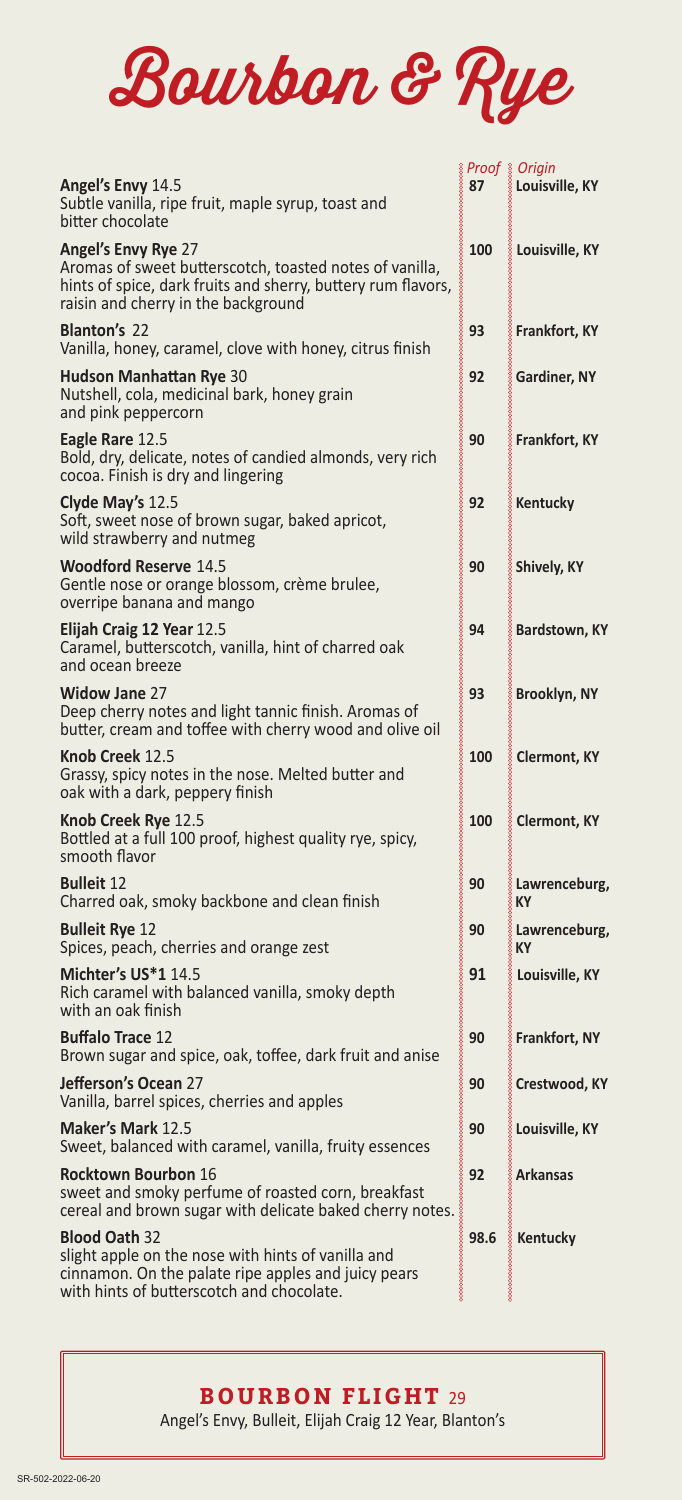

| Johnnie Walker Black 14.5<br>Fresh grains, earth and wood chips. Baking spices,<br>sweet barley and campfire                          | 1000000000<br>80 | Proof & Origin<br>Glascow, SCO |
|---------------------------------------------------------------------------------------------------------------------------------------|------------------|--------------------------------|
| Johnnie Walker Blue 53<br>Rich, toasty and honey in the mouth with rolled oats,<br>crème brulee and toasted nutmeg shining through    |                  | 80-86 & Glascow, SCO           |
| <b>Macallan 12 Year 22</b><br>Vanilla, ginger, dried fruit, sherry sweet, wood smoke,<br>dried fruit and spice                        | 86               | Moray, SCO                     |
| Lagavulin 16 Year 32<br>Strong peat smoke, dried fruit, dried grass, cocoa,<br>candied lemons and pine oil                            | 86               | Islay, SCO                     |
| <b>Glenlivet 22</b><br>Apple cores, creamy citrus with almonds and apple finish                                                       | 80               | Moray, SCO                     |
| Glenfiddich 22<br>Characteristic sweet, fruity notes. Develops into<br>elements of butterscotch, cream, malt and subtle<br>oak flavor | 80               | <b>Banffshire, SCO</b>         |
| Dalwhinnie 23<br>Malt, citrus fruits mingled with honey sweetness                                                                     | 86               | Dalwhinnie, SCO                |
| <b>Chivas Regal 14</b><br>Light and crisp in the mouth. The flavors are distinctly<br>spicy with a touch of sea salt                  | 80               | Moray, SCO                     |
| Glenmorangie Lasanta 22<br>Sultanas, oranges, walnuts and butter toffee                                                               | 92               | Ross-shire, SCO                |
| <b>Glenmorangie Quinta Ruban 22</b><br>Dark chocolate-enrobed walnuts                                                                 | 92               | Ross-shire, SCO                |
| <b>Glenmorangie Nectar D'Or 28</b><br>Lemon tart, toasted almonds and honey                                                           | 92               | Ross-shire, SCO                |
| Glengoyne 15 Year 28<br>Rich palate with notes of toffee popcorn and ground<br>walnuts followed by an oaky-malt finish                | 86               | Dumgoyne, SCO                  |
| <b>Talisker Storm 28</b><br>Spicy oak, smoked beef and pepper with<br>rich caramel notes                                              | 91.6             | Skye, SCO                      |
| Oban 14 Year 32<br>A light whiff of the sea. Spicy smoke and fruits with<br>a long oak and toffee finish                              | 86               | Oban, SCO                      |
| <b>Balvenie 22</b><br>Toasted caramel, raisins and plums with a hint of<br>chocolate on the finish                                    | 80               | Speyside, SCO                  |

## **SCOTCH FLIGHT** 34

Dalwhinnie, Glenlivet, Lagavulin 16 Year, Macallan 12 Year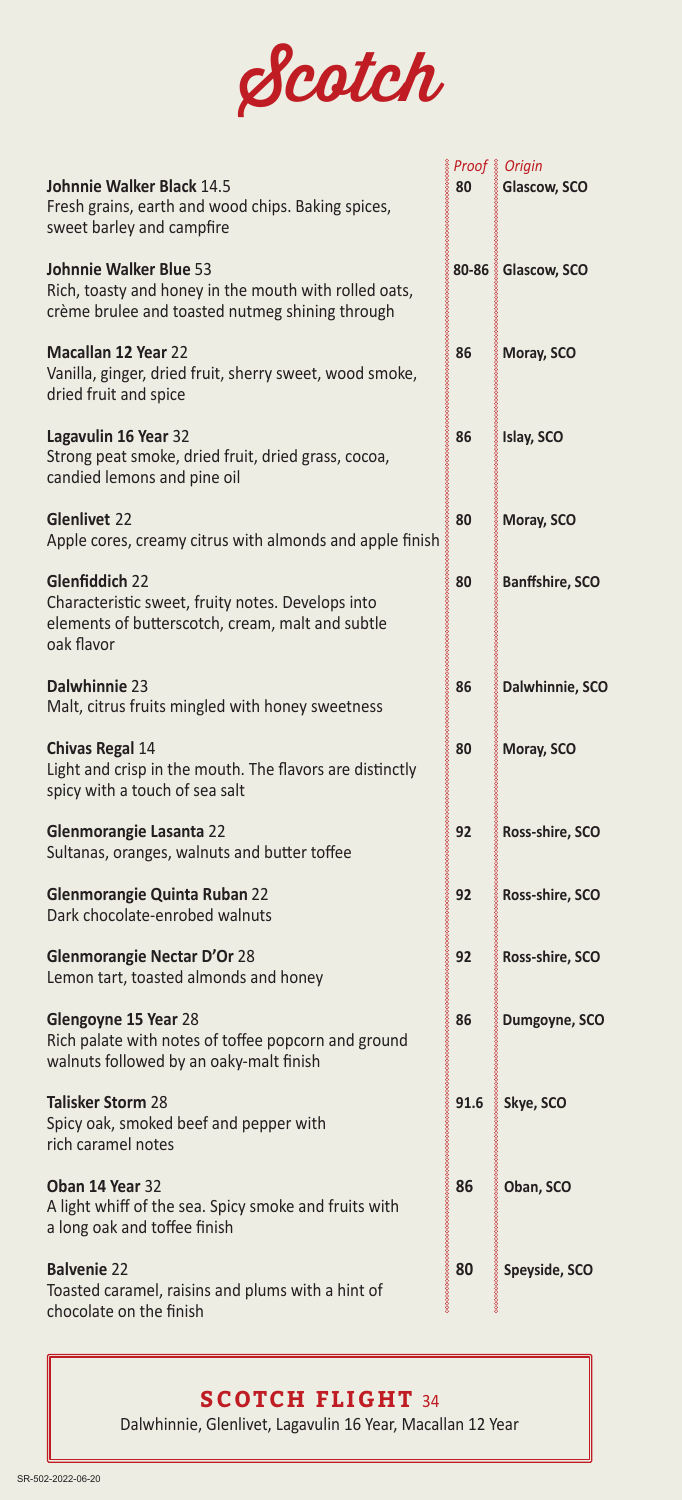

| <b>Style</b>                                                                                                                                                               | ABV | Origin<br>≫   |
|----------------------------------------------------------------------------------------------------------------------------------------------------------------------------|-----|---------------|
| <b>BLANCO/SILVER</b><br><b>Patron Silver 15</b><br>Fruit and c itrus aroma, light pepper finish                                                                            | 80  | Jalisco, MX   |
| <b>Casamigos Blanco 14.5</b><br>100% Blue Weber Agave, hints of citrus and vanilla                                                                                         | 80  | Jalisco, MX   |
| <b>Don Julio Blanco 22</b><br>100% Blue Weber Agave, hints of citrus                                                                                                       | 80  | Jalisco, MX   |
| Tanteo 12.5<br>100% Blue Weber Agave Tequila infused with Mexican<br>peppers. Choose from three expressions: Original<br>Jalapeño, Smoky Chipotle and Extra Spicy Habanero | 80  | Chihuahua, MX |
| <b>REPOSADO</b><br>Casamigos Reposado 15.5<br>Aged for 7 months in premium American white oak,<br>soft, slightly oaky, hints of caramel and cocoa                          | 80  | Jalisco, MX   |
| <b>Milagro Select Reposado 22</b><br>Clean, vanilla taste, white pepper and cinnamon spices                                                                                | 80  | Jalisco, MX   |
| Teremana Reposado 12<br>Notes of oak and vanilla with a smooth, rich finish                                                                                                | 80  | Jalisco, MX   |
| Ocho Plata Reposado 16.5<br>need description                                                                                                                               | ??  | ???           |
| AÑEJO<br>Milagro Añejo 14.5<br>Aged 14-24 months in American oak. Notes of caramel,<br>coconut, chocolate, tobacco, tropical fruit                                         | 80  | Jalisco, MX   |
| Casamigos Añejo 21<br>Aged 14 months in premium American white oak,<br>hints of spice and barrel oak                                                                       | 80  | Jalisco, MX   |
| <b>MEZCAL</b><br><b>Casamigos Mezcal 21</b><br>Tones of smoke with hints of tamarind, pomegranate,<br>banana, mango                                                        | 80  | Oaxaca, MX    |
| <b>RESERVE</b><br>Don Julio 1942 46<br>Produced in small batches, aged for a minimum<br>of 2.5 years. Warm oak, vanilla, roasted agave taste                               | 80  | Jalisco, MX   |

## **TEQUILA FLIGHT** 32

Casamigos Blanco, Teremana Reposado, Milagro Reposado Select, Don Julio 1942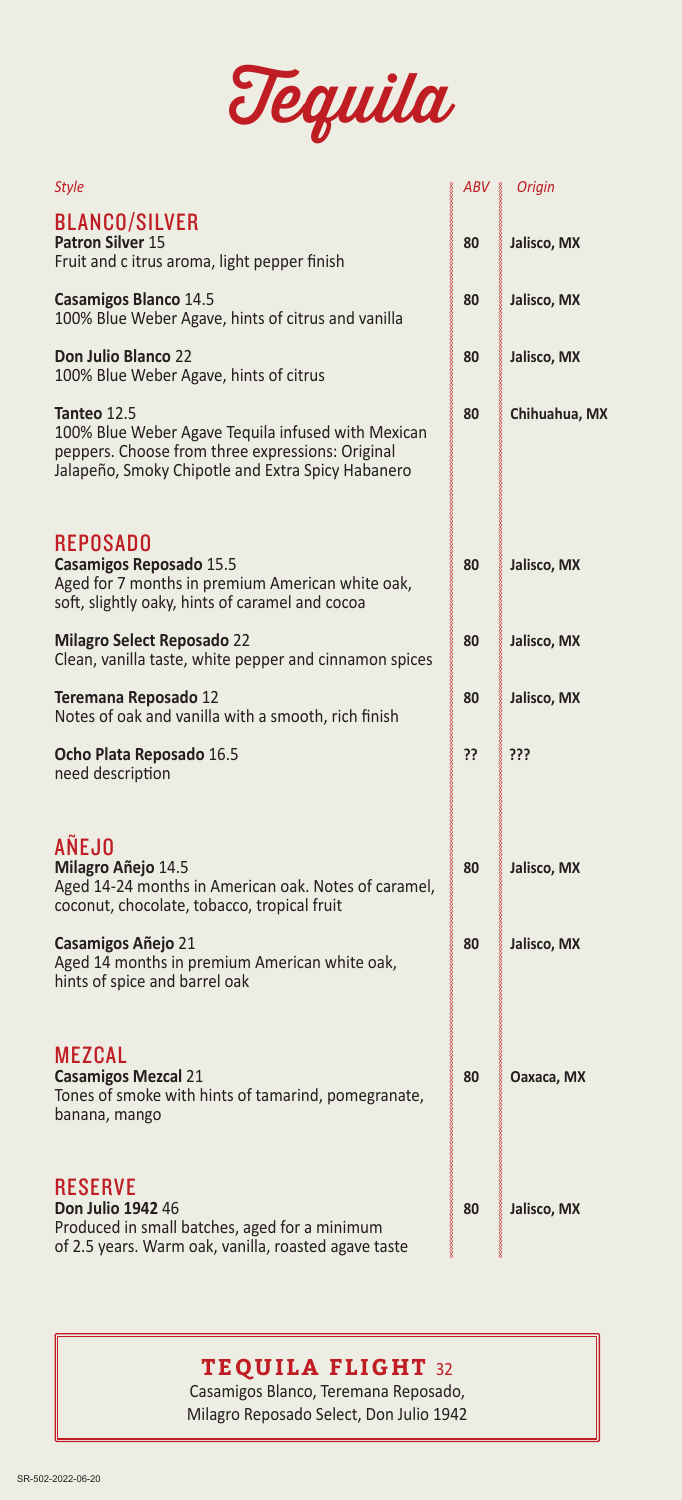

| <b>SPARKLING + ROSÉ</b>                                            | <b>Glass</b> | <b>Bottle</b> |
|--------------------------------------------------------------------|--------------|---------------|
| <b>Avissi Prosecco Veneto, Italy</b>                               | 9            | 32            |
| Juliette Rosé Provence, France                                     | 10           | 38            |
| Luca Paretti Prosecco Veneto, Italy                                | 12           | 45            |
| Luca Paretti Prosecco Rosé Veneto, Italy                           | 12           | 45            |
| Veuve Clicquot Champagne Champagne, France                         |              | 130           |
| <b>SPLITS + CANS</b>                                               |              |               |
| <b>Korbel</b> California                                           | 8            |               |
| Luca Paretti Prosecco Veneto, Italy                                |              | 20            |
| Luca Paretti Prosecco Rosé Veneto, Italy                           |              | 20            |
| <b>WHITE</b>                                                       |              |               |
| Mezzacorona Pinot Grigio Veneto, Italy                             | 10           | 38            |
| <b>Shades of Blue Riesling Mosel, Germany</b>                      | 10           | 38            |
| <b>Benziger Chardonnay</b> Sonoma, California                      | 12           | 45            |
| Joel Gott Sauvignon Blanc Sonoma, California                       | 14           | 52            |
| <b>Kim Crawford Sauvignon Blanc</b><br>Marlborough, New Zealand    | 14           | 52            |
| Rodney Strong Chardonnay Sonoma, California                        | 14           | 52            |
| Santa Margherita Pinot Grigio Alto Adige, Italy                    |              | 55            |
| Meiomi Chardonnay California                                       |              | 55            |
| <b>Domaine Des Boissons Rhone, France</b>                          |              | 68            |
| <b>RED</b>                                                         |              |               |
| <b>Estrella Merlot</b> California                                  | 10           | 38            |
| J. Lohr Pinot Noir California                                      | 12           | 45            |
| Decoy Merlot Sonoma, California                                    | 16           | 60            |
| Josh Cabernet California                                           | 16           | 60            |
| <b>Bodega Norton Malbec</b> Mendoza, Argentina                     | 16           | 60            |
| Montinore Pinot Noir Willamette Valley, Oregon                     | 16           | 60            |
| <b>Cline Ancient Vines Zinfandel California</b>                    |              | 45            |
| <b>Petit Petite Syrah Blend</b><br>Lodi Central Valley, California |              | 50            |
| La Crema Pinot Noir Sonoma Coast, California                       |              | 65            |
| Ferrari-Carano Siena Red Blend Sonoma, California                  |              | 72            |
| Turnbull Cabernet Napa Valley, California                          |              | 95            |
| Jordan Cabernet Alexander Valley, California                       |              | 100           |
|                                                                    |              |               |